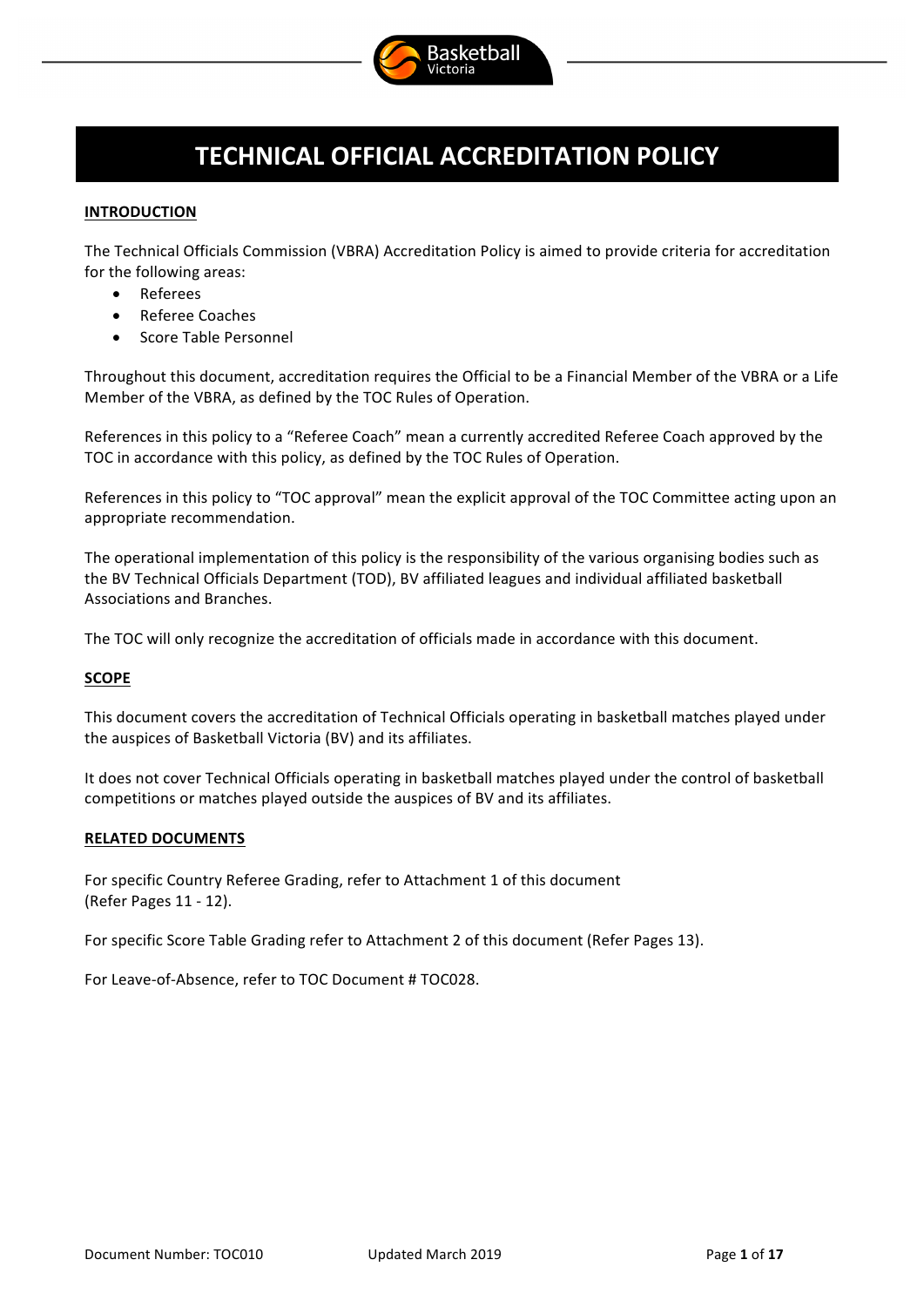

#### **REFEREE ACCREDITATION**

#### *Matrix:*

| <b>National Accreditation</b>  | <b>Victorian Level</b> | <b>Explanation</b>                                                                     |  |
|--------------------------------|------------------------|----------------------------------------------------------------------------------------|--|
|                                | <b>Trainee</b>         | Undertaking theory and practical training                                              |  |
| <b>Association Community</b>   | Apprentice             | Green Shirt Program                                                                    |  |
|                                | Junior                 | Under 14 years of age                                                                  |  |
| <b>Association Development</b> | C Grade                | Previously 1C                                                                          |  |
| Association Intermediate       | <b>B</b> Grade         | Previously 1B                                                                          |  |
| <b>Association Advanced</b>    | A Grade                | Previously 1A                                                                          |  |
| Junior Representative          | Level 1                | <b>VJBL (Junior Panel)</b>                                                             |  |
| Senior Representative          | Level 2                | Senior State Leagues (Lower Divisions)                                                 |  |
| National Level 3               | Level 3                | Senior State Leagues (Higher Divisions)                                                |  |
| National Level 4               | Level 4                | NBL / WNBL                                                                             |  |
| <b>FIBA Licence</b>            | Level 5                | Selected for FIBA Clinics/Events                                                       |  |
|                                |                        |                                                                                        |  |
|                                | Local A Grade          | Recognized only within the local association, referred<br>to as a B Grade within TOC.  |  |
|                                | Local A2 Grade         | Recognized only within the local association, referred<br>to as an A Grade within TOC. |  |

# *Trainee Referee (pre-Association Community):*

To be recognised as a Trainee Referee, an applicant must:

- Commence a TOD-Approved C Grade Theory Course overseen by an accredited Referee Coach; and
- Commence refereeing local association games of an appropriate level alongside (or occasional opposite) a mentor-referee (under the overview of an accredited Referee Coach);

# *Apprentice Referee (Association Community):*

To be recognised as an Apprentice Referee, an applicant must:

- Satisfactorily complete a TOD-Approved C Grade Theory Course overseen by an accredited Referee Coach, including attending all sessions and completing all modules;
- Be assessed by an accredited Referee Coach as competent to referee full local association games of an appropriate level opposite a mentor-referee (under the overview of an accredited Referee Coach);

Recognition may be granted, (in accordance with TOC Domestic Referee Competencies) by a Grade 2 or higher Referee Coach appointed by the local basketball association or a TOD-appointed accredited Referee Coach.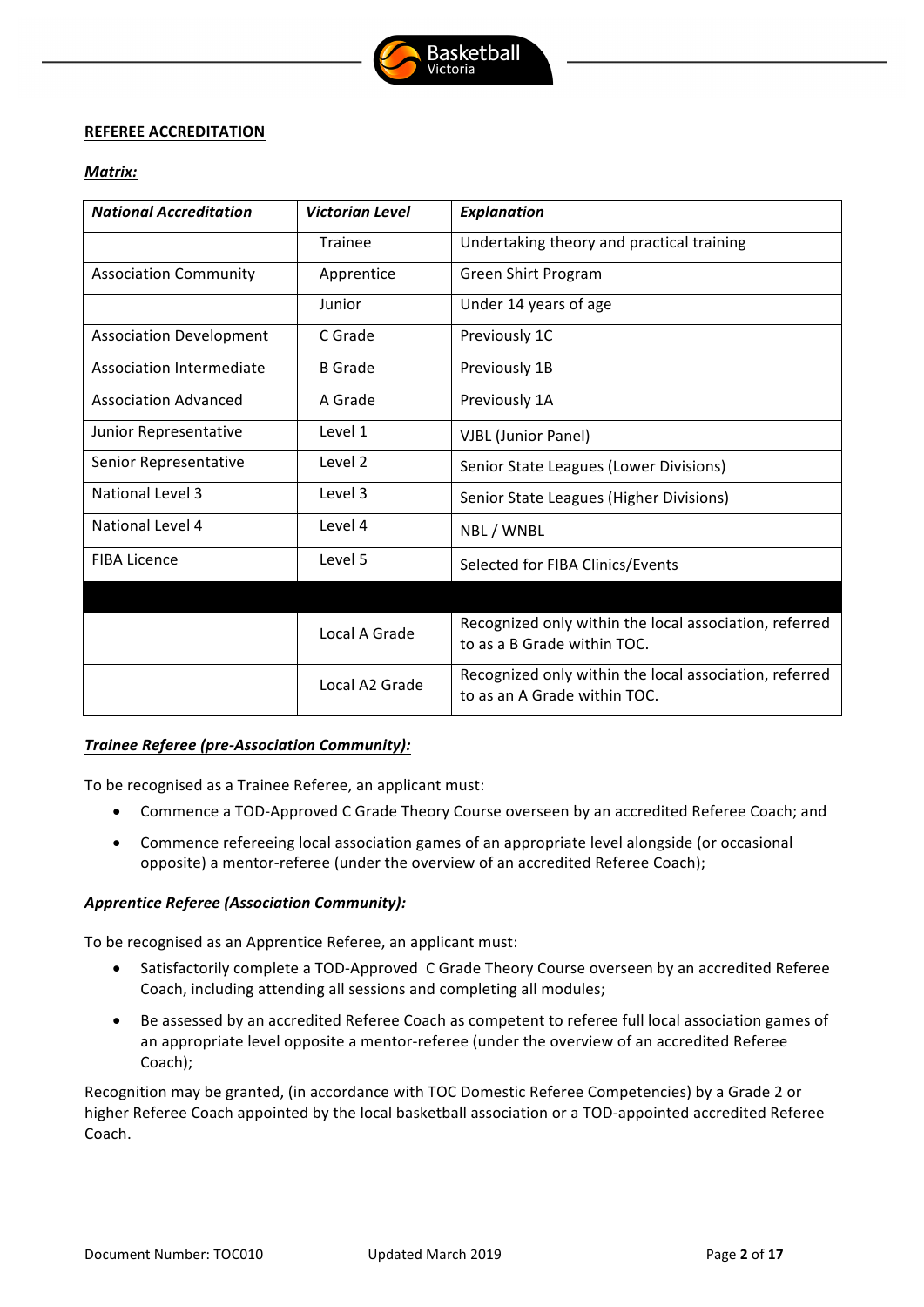

# *Junior Referee:*

To be accredited to as a Junior Referee, an applicant must:

- Be at least 12 years of age and under 14 years of age:
- Satisfactorily complete a TOD-Approved C Grade Theory Course overseen by an accredited Referee-Coach, including attending all sessions and completing all modules;
- Complete a practical assessment by competently refereeing a domestic game of basketball with an accredited referee at the appropriate level (as assessed by an accredited Referee-Coach);

Once a Junior Referee reaches 14 years of age, they will be automatically graded as a C Grade.

# *C Grade (Association Development):*

To be accredited to C Grade, an applicant must:

- $\bullet$  Be at least 14 years of age;
- Satisfactorily complete a TOD-Approved C Grade theory overseen by a Referee-Coach appointed by the local basketball association or a TOD-Approved Referee Coach, including attending all sessions and completing all modules;
- Complete a practical assessment by competently refereeing a local association game of basketball with an accredited referee, (in accordance with TOC Domestic Referee Competencies).

Accreditation may be granted, (in accordance with TOC Domestic Referee Competencies) by a Grade 2 or higher Referee Coach appointed by the local basketball association or a TOD-appointed accredited Referee Coach.

# *B Grade (Association Intermediate):*

To be accredited to B Grade, a referee must:

- $\bullet$  Have no less than six (6) months experience as an accredited C Grade referee.
- Have officiated senior basketball / older age junior basketball.
- Have satisfied the assessing Referee Coach, after reviewing the performance of the referee, with the following criteria:
	- $\circ$  The Referee has displayed obvious improvement since being accredited at C Grade;
	- $\circ$  The Referee has fulfilled the obligations in relation to duties, as required by the local association, including maintaining appointments, being punctual and displaying appropriate conduct and wearing correct uniform.
- If a Referee Coach does not promote a C Grade referee within twelve (12) months of grading to B Grade the Referee should be advised of the areas to improve on, and a program agreed upon to enable the Referee to achieve the level of performance required by the Referee Coach. This program should be documented and the referee's progress reviewed within the following six (6) months.
- If after this six (6) month period the Referee Coach is not satisfied that the Referee has achieved the required standard, the matter may be referred to the appropriate BV Referee Development Officer (Country / Metropolitan).

Accreditation may be granted, (in accordance with TOC Domestic Referee Competencies) by a Grade 2 or higher Referee Coach appointed by the local affiliated basketball association, or a or a TOD-appointed accredited Referee Coach.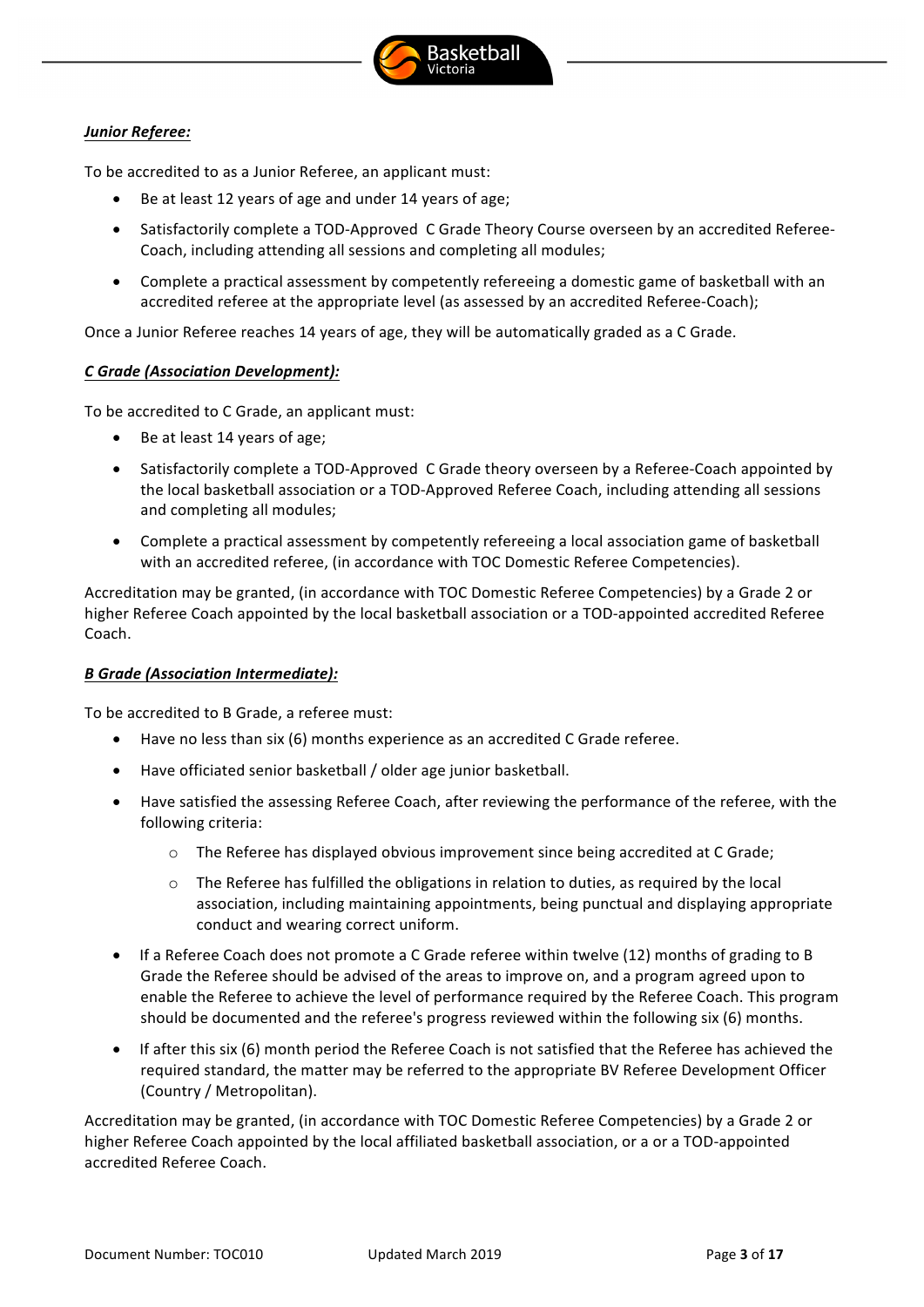

# *A Grade (Association Advanced):*

To gain accreditation at A Grade, a referee must:

- Have been accredited at B Grade referee for at least Twelve (12) Months and be 16 years of age or older;
- Complete all modules of a TOD-Approved A Grade Theory Course overseen by an accredited Referee Coach of Grade 3 or higher; and
- Gain at least 80% pass in a theory examination approved by the TOD. If the examiner believes that extenuating circumstances warrant a lower pass mark, the circumstances must be submitted to the TOC in writing for its consideration. The TOC's decision on this matter shall be final;
- Complete a practical assessment by competently refereeing a match of suitably-challenging standard to the satisfaction of the assessing Referee-Coach;
- If considered appropriate, attempt a Fitness test, (as a familiarization exercise; meeting the fitness standard is not a requirement for A Grade accreditation).

Accreditation may be granted, (in accordance with TOC Domestic Referee Competencies), by a Grade 3 or higher Referee Coach appointed by the local basketball association or a TOD-appointed accredited Referee Coach.

#### **Representative Gradings:**

#### *Level 1 (Junior Representative):*

To gain the Level 1 accreditation, a Referee must meet the following criteria:

- Have held A Grade Accreditation for at least 12 months,
- Nominate, as a Referee, for VJBL Panel (Victorian Junior Championships),
- Complete the requirements for and be appointed to the panel for the nominated league (example: TOD-approved fitness and theory tests, availability).

The Level 1 Accreditation will cease at the end of each year and may be reaccredited for the following year once the MUVJBL Panel registrations are complete.

# *Level 2 (Senior Representative):*

This Accreditation Course is coordinated by the TOD.

To be nominated for consideration of Level 2, a Referee must:

- Be a minimum Level 1 referee, OR
- Be a minimum A Grade referee for 3 years.

To gain accreditation at level 2, a referee must:

- Complete all modules of the level 2 referee's course as prescribed by the TOC;
- Gain at least 80% pass in a theory examination approved by the TOC. If the examiner believes that extenuating circumstances warrant a lower pass mark, the circumstances must be submitted to the TOC in writing. The TOC's decision on this matter shall be final;
- Pass a fitness test as prescribed by the TOD. Note: the candidate must provide the examiner with an approved medical clearance in a form acceptable to the TOD before attempting the fitness test; and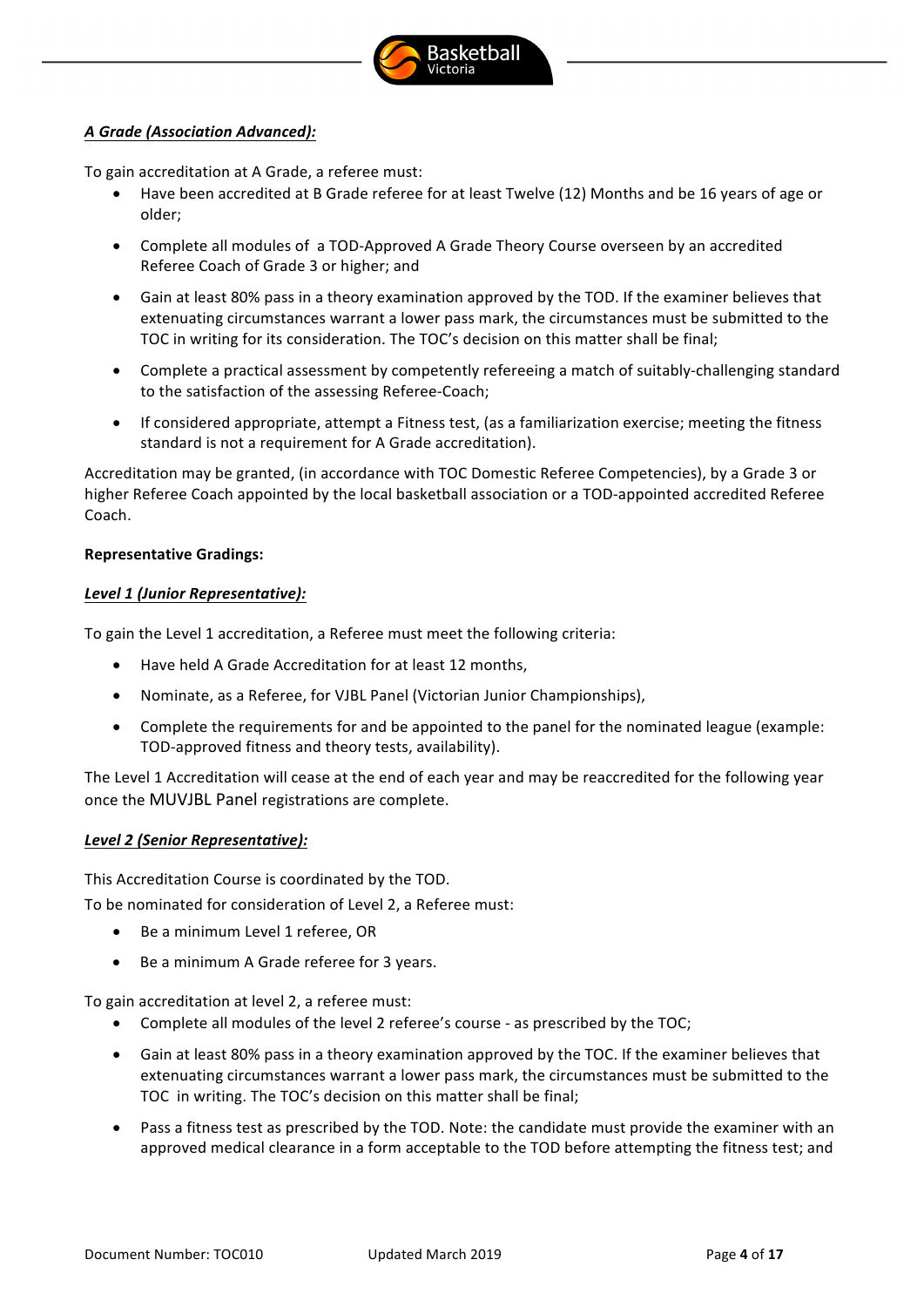

Satisfactorily complete a practical assessment by refereeing senior men's representative basketball or equivalent approved by the TOC.

# *Level 3:*

This accreditation is coordinated by the TOD.

To be nominated for consideration of Level 3, a Referee must:

- Be a Level 2 referee,
- Nominate for the relevant league for the upcoming season.

To gain accreditation at level 3, a Referee must:

- Complete all modules of the level 3 referee's course as prescribed by the TOC;
- Gain at least 80% pass in a theory examination approved by the TOD. If the examiner believes that extenuating circumstances warrant a lower pass mark, the circumstances must be reported to the TOC in writing. The TOC's decision on this matter shall be final:
- Pass a fitness test as prescribed by the TOD. Note: the candidate must provide the examiner with an approved medical clearance in a form acceptable to the TOD before attempting the fitness test; and
- Satisfactorily complete a practical assessment (1-3 games) by refereeing senior men's representative basketball or equivalent approved by the TOC.

# *Level 4:*

This Award is in recognition of meritorious and sustained high-level performances.

The standard applied to the Level 4 award is:

All Victoria-domiciled National Panel (NBL and WNBL) Officials

Note: Officials who are on the NBL Elite Referees Program (ERP) or the BA National Referee Development Program (NRDP) but not on the actual relevant national panel, do not meet this standard.

Any active Referee who is no longer on the relevant panel (WNBL/NBL) but who has previously gained a Level 4 accreditation via the (no longer applicable) Service criteria will retain their status as Level 4 if they continue to be appointed to a relevant state league.

A suitable certificate will be produced and awarded at an appropriate event.

# *Level 5:*

This Award is in recognition of meritorious and sustained high-level performances as determined by FIBA.

Any accredited referee who previously held a FIBA licence but is no longer recognised as an active FIBA official will retain their status as a Level 5 referee in Victoria.

# **ADDITIONAL LEVELS:**

The TOC has approved the granting of intermediate levels under certain circumstances, as a means of encouraging, promoting and retaining referees.

# *Local A Grade:*

The intent of this local grading is to provide recognition of the services of local referees where operational procedures make it impractical for them to fulfil the requirements for a TOC A Grade grading.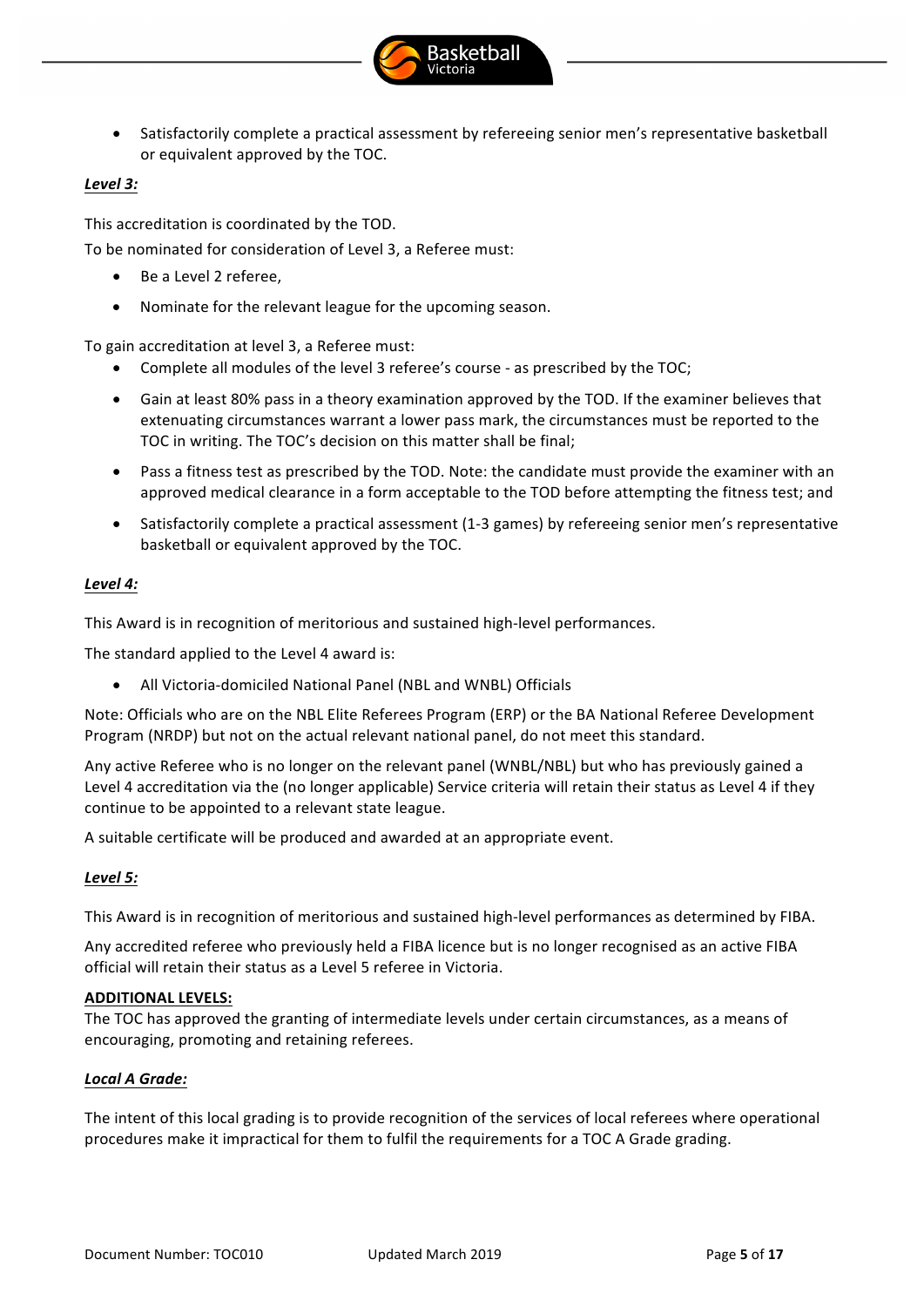

To be accredited at Local A Grade, a Referee shall:

- Complete a practical assessment by competently refereeing a match of suitably-challenging standard to the satisfaction of the assessing accredited Referee Coach;
- Be an experienced and respected member of the local affiliated association;
- Fulfil requirements in relation to duties, as required by the local affiliated association, including keeping appointments, being punctual, displaying appropriate conduct and acting as a role model for less-experienced referees.
- Lack the opportunity to obtain an accredited A Grade and progress through to Elite Basketball officiating.

Local A Grade accreditation may be granted (in accordance with TOC Domestic Referee Competencies) by an accredited Grade 3 or higher Referee Coach appointed by the local basketball affiliated association or a TOC appointed accredited Referee Coach.

This accreditation level is recognised only within the local affiliated association in which it is granted and may be recompensed accordingly. The formal accreditation shall be registered with the TOC as B Grade.

#### *Local A2 Grade:*

The intent of this local grading is to provide recognition of the services of local referees where operational circumstances make it impractical for them to fulfil the requirements for a TOC Level 2 grading.

To be accredited at Local A2, a referee shall:

- Complete a practical assessment by competently refereeing a match of the highest and mostchallenging local standard to the satisfaction of the assessing accredited Referee Coach; and
- Have held a formal TOC A Grade accreditation (not Local A Grade) for at least five (5) years and have refereed for a total period of at least 15 years; and
- Be an experienced and respected member of the local association; and
- Have achieved a seniority and experience but lack the opportunity to develop their refereeing beyond the local association and be willing to fulfil the role of referee mentor within the Association; and
- Fulfil requirements in relation to duties, as required by the local association, including keeping appointments, being punctual, displaying appropriate conduct; acting as a role model for all referees and exhibiting the skill to officiate proficiently on any game in the local association; OR
- $\bullet$  Have refereed for a total of 10 years and have previously held a Level 1 or higher grading.

Accreditation may be granted, (in accordance with TOC Domestic Referee Competencies), by a Grade 3 or higher Referee Coach appointed by the local basketball association or a TOD-appointed accredited Referee Coach.

This accreditation level is recognised only within the local affiliated association in which it is granted and may be recompensed there accordingly. The formal accreditation shall be registered with the TOC as A Grade.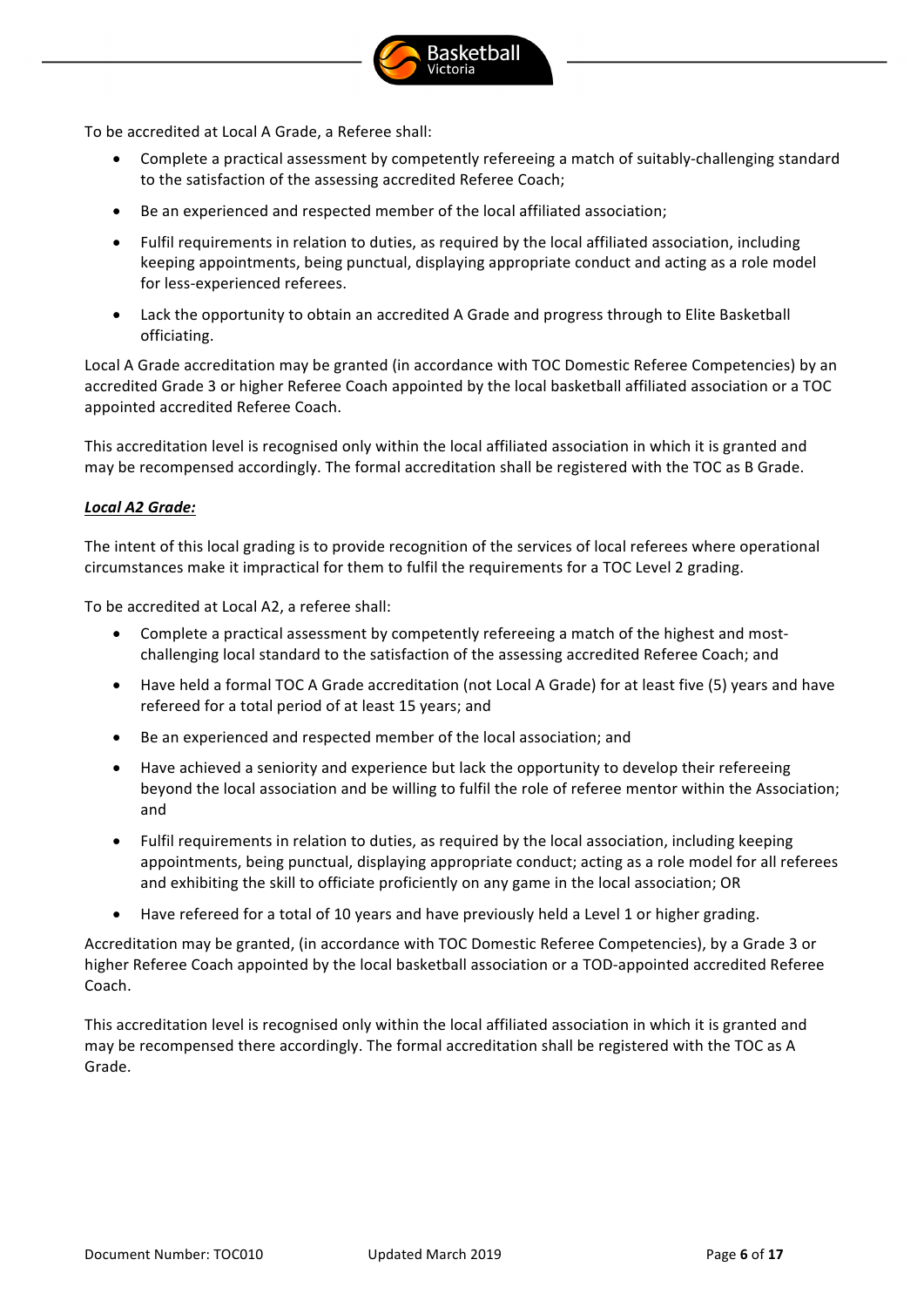

# *RETIRED LEAGUE REFEREES:*

Where a Referee of Level 1 or higher retires from all leagues or representative competitions, they may hold their final accreditation level in retirement if:

• The referee held that level for five (5) consecutive years for Level 1, or three (3) consecutive years for higher levels, immediately before retirement.

#### *RETURNING LOCAL ASSOCIATION REFEREES:*

Any local association referee who has not refereed for a period less than twelve (12) months returns with a grading they held when they left.

Any local association who has not refereed for a period greater than twelve (12) months, and wishes to again referee, will need to satisfy the following criteria:

- Complete a TOD-approved theory test and achieve a pass mark relevant to the respective referee level they will be assessed at (per the TOC Referee Competencies Document); and
- Be assessed on 1-3 local association games relevant to the level being assessed (per the Referee Competencies Document) by the Referee Advisor of the affiliated association or a TOC approved and accredited Referee Coach.

Once the TOD Theory and Practical components have been satisfactorily completed, the Referee Advisor / Referee Coach will recommend / approve an appropriate level for the Referee, being the level they previously obtained or lower.

#### **INTERSTATE / INTERNATIONAL REFEREES:**

Any local association referee from interstate or overseas who has not refereed for a period less than twelve (12) months will be accredited with the Victorian equivalent of the grading most recently held.

Any local association Referee who has not refereed for a period greater than twelve (12) months, and wishes to again referee, will need to satisfy the following criteria:

- Be assessed on 1-3 Domestic games relevant to the level being assessed (per the Referee Competencies Document) by the Referee Advisor of the affiliated association or a TOC approved Referee Coach.
- Complete a TOD-approved theory test and achieve a pass mark relevant to the respective referee level they will be assessed at (per the TOC Referee Competencies Document); and
- Be assessed on 1-3 local association games relevant to the level being assessed (per the Referee Competencies Document) by the Referee Advisor of the affiliated association or a TOC approved and accredited Referee Coach.

Once the TOD Theory and Practical components have been satisfactorily completed, the Referee Advisor / Referee Coach will recommend / approve an appropriate level for the Referee, being the level they previously obtained or lower.

# *RETURNING AND INTERSTATE/INTERNATIONAL LEAGUE REFEREES:*

Any league referee who has not refereed for a period less than twelve (12) months returns with a grading they held when they left.

Any league referee that has not refereed for a period greater than twelve (12) months, and wishes to again referee, will need to satisfy the following criteria:

Complete a TOD theory test achieving a pass mark relevant to the respective referee level they will be assessed at (per the Referee Competencies Document).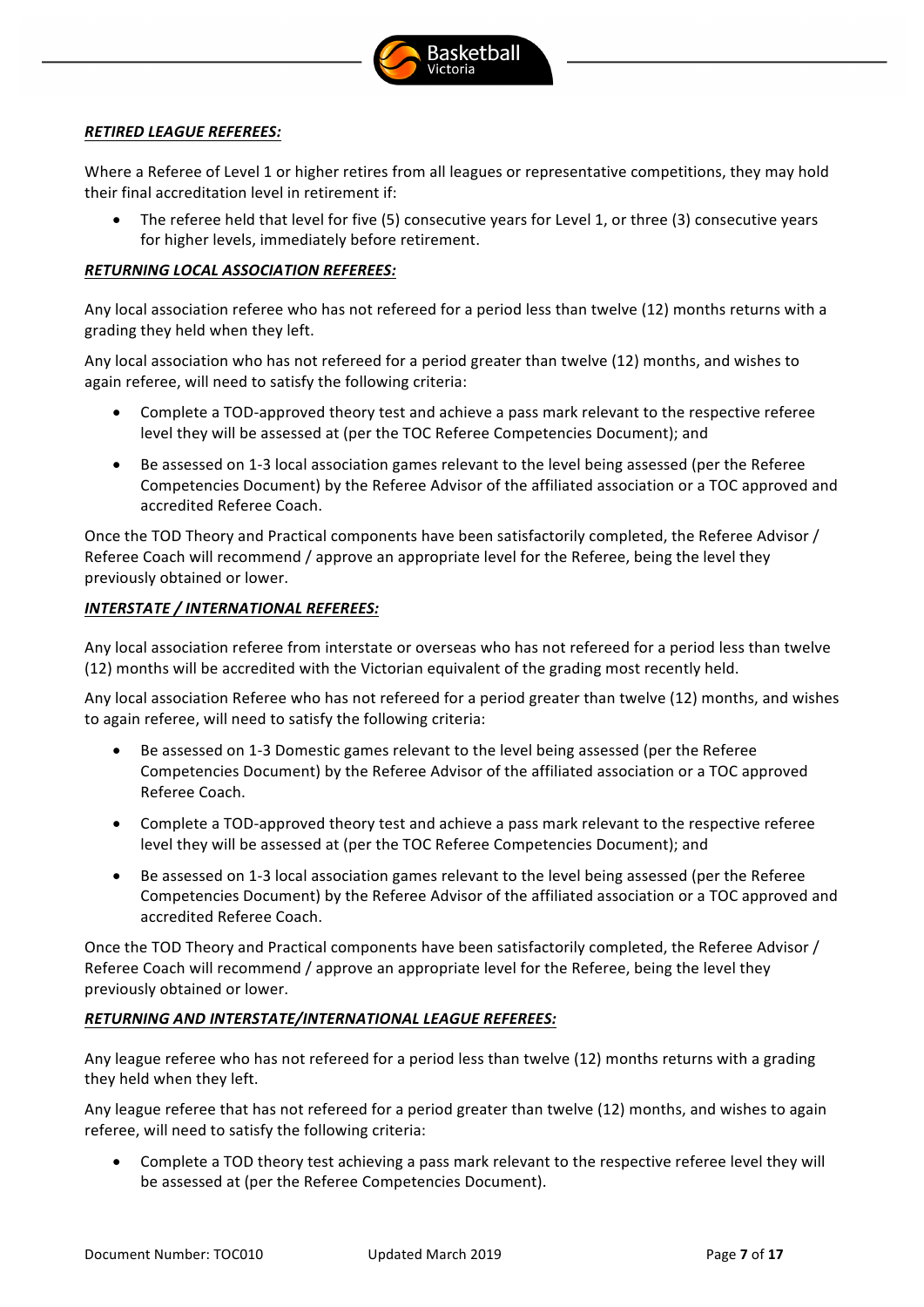

**Basketball** 

Once the TOD Theory and Practical have been completed, the TOD will determine the level of accreditation.

#### **REASSESSMENT AND GRIEVANCES**

Where a candidate for promotion to a grade or level achieves competency at some but not all of the criteria within one (1) accreditation cycle, the accrediting Referee Coach, or TOD, may offer the candidate additional opportunities to meet the requirements within a reasonable time-frame. The accrediting authority may set reasonable conditions such as the location, number, time-frame and cost of such additional opportunities.

If the Referee still does not achieve competency in all of the criteria within this additional time, the referee shall be deemed to have not succeeded and will be required to be assessed on all the criteria at another time. 

Where a Referee is aggrieved at the decision of a Referee Coach, or the TOD, in respect of an accreditation decision regarding that Referee, the Referee may appeal to the TOC in writing, providing:

- The accreditation level being sought by the Referee;
- The steps taken by the Referee to achieve that level;
- The responses of the accrediting Referee Coach:
- Any extenuating circumstances. Extenuating circumstances may include, without limitation:
	- $\circ$  Return from illness, injury or incapacity
	- $\circ$  Arrival from, or return from, oversees or interstate.

The TOC will examine the evidence made available by both parties as promptly as reasonable and may, without limitation:

- $\bullet$  Dismiss the appeal and uphold the original decision:
- Grant an extension of time to achieve the required standard;
- Grant the appeal.

#### **FAST TRACKING**

The aim of the fast tracking process is to accelerate the normal pathway for identified officials to enable them to reach the next level.

Where a candidate for fast tracking is identified by a Referee Advisor or TOC approved Referee Coach, the Branch / Association is to notify the TOD, in writing, with appropriate details and reasons for the fast track application. 

Once identified and the submission is made, the following criteria will need to be satisfied:

• Be assessed on 1-3 games relevant to the level being assessed (per the TOC Referee Competencies Document) by a TOD-appointed accredited Referee Coach(es) having appropriate experience.

These observations may be arranged at a BV affiliated association or a BV development event such as (without limitation) Southern Cross Challenge, Grading Phase MUVJBL, Showcase (U12) or Victoria Country Championships.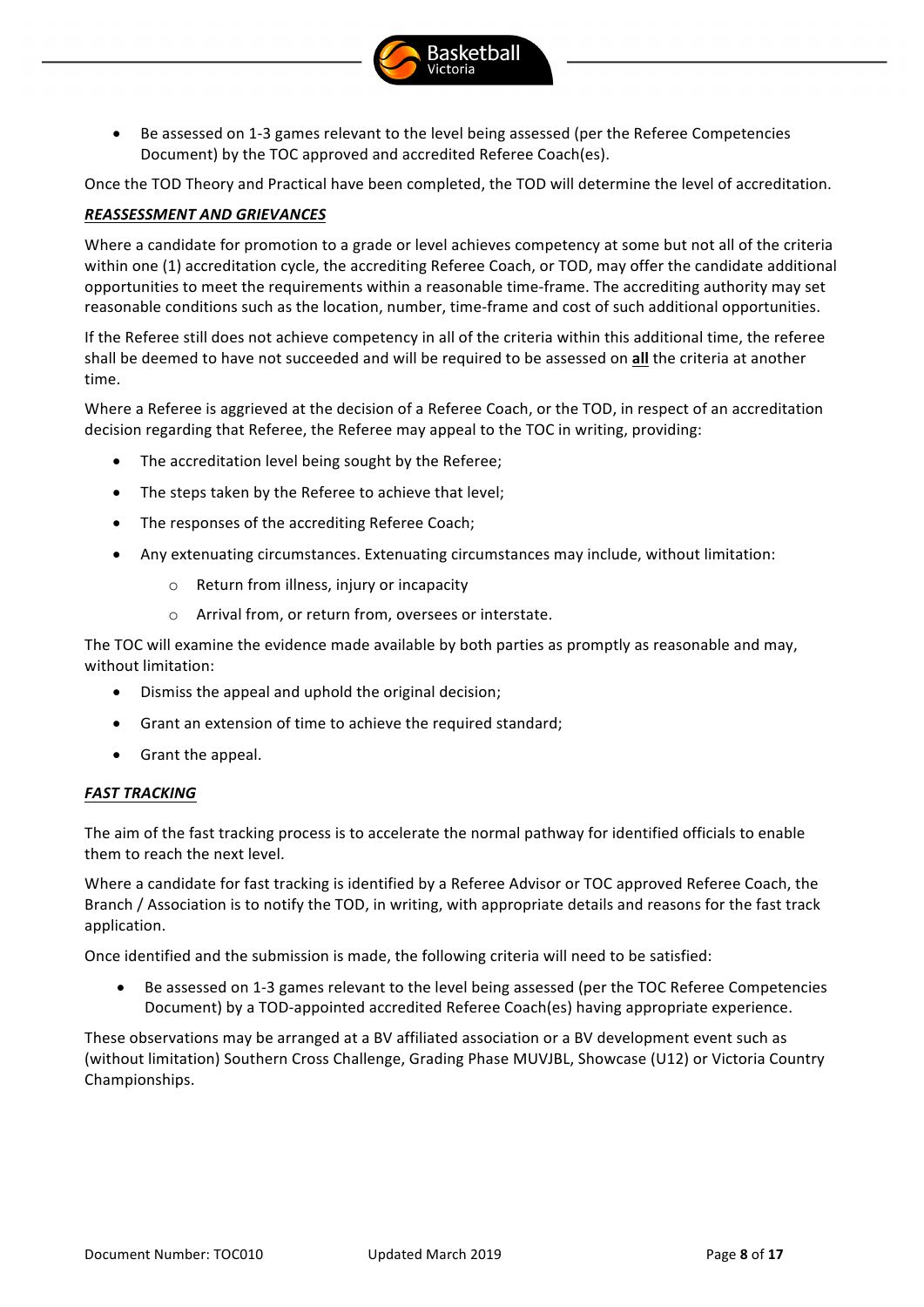

# **REFEREE COACH ACCREDITATION**

# *Matrix:*

| <b>Victorian Level</b> | <b>Explanation</b>                                                                                           |  |  |
|------------------------|--------------------------------------------------------------------------------------------------------------|--|--|
| Grade 1                | Previously Grade 0, were conducted by the local Association.<br>Now conducted by the TOD.                    |  |  |
| Grade 2                | Grade 2 is representative referee coaching at with junior and<br>lower level senior State League.            |  |  |
|                        | Grade 3 has two separate streams:<br>- Local Association Advisor; and/or                                     |  |  |
| Grade 3                | Highest state-level senior representative (3PO) Leagues                                                      |  |  |
|                        | Once a referee-coach has achieved competency in either stream<br>they will be awarded Grade 3 accreditation. |  |  |
| Grade 4                | National League/International Referee Coach/Instructor (WNBL/<br>NBL / FIBA)                                 |  |  |

# *Grade 1:*

To be accredited as a Grade 1 Referee Coach, a person must:

- $\bullet$  Be at least 18 years of age,
- Be a current A Grade Referee,
- Be nominated by the Referee Advisor or another Grade 3 (or higher) Referee Coach,
- Satisfactorily complete the TOC Grade 1 Referee Coach Course overseen by a TOD appointed instructor (including attending all sessions and completing all modules);

# *Grade 2:*

To be accredited to Grade 2, a Referee Coach must:

- Satisfactorily complete the TOC Grade 2 Referee Coach Course overseen by a TOD appointed instructor (including attending all sessions and completing all modules);
- Be a current or former Level 2 Referee, OR
- Be a current Grade 1 Referee Coach (minimum experience A Grade Referee), OR
- Have officiated on a state representative panel for at least two years.

Grade 2 Referee Coaches are eligible to Referee Coach 2 Person Officiating (2PO) within Junior and Senior Leagues.

# *Grade 3 (Leagues – 3PO):*

To be accredited to Grade 3, a Referee Coach must:

- Be a current Grade 2 Referee Coach,
- Satisfactorily complete the TOD Grade 3 Leagues (3PO) Referee Coach Course overseen by an TOC appointed instructor (including attending all sessions and completing all modules);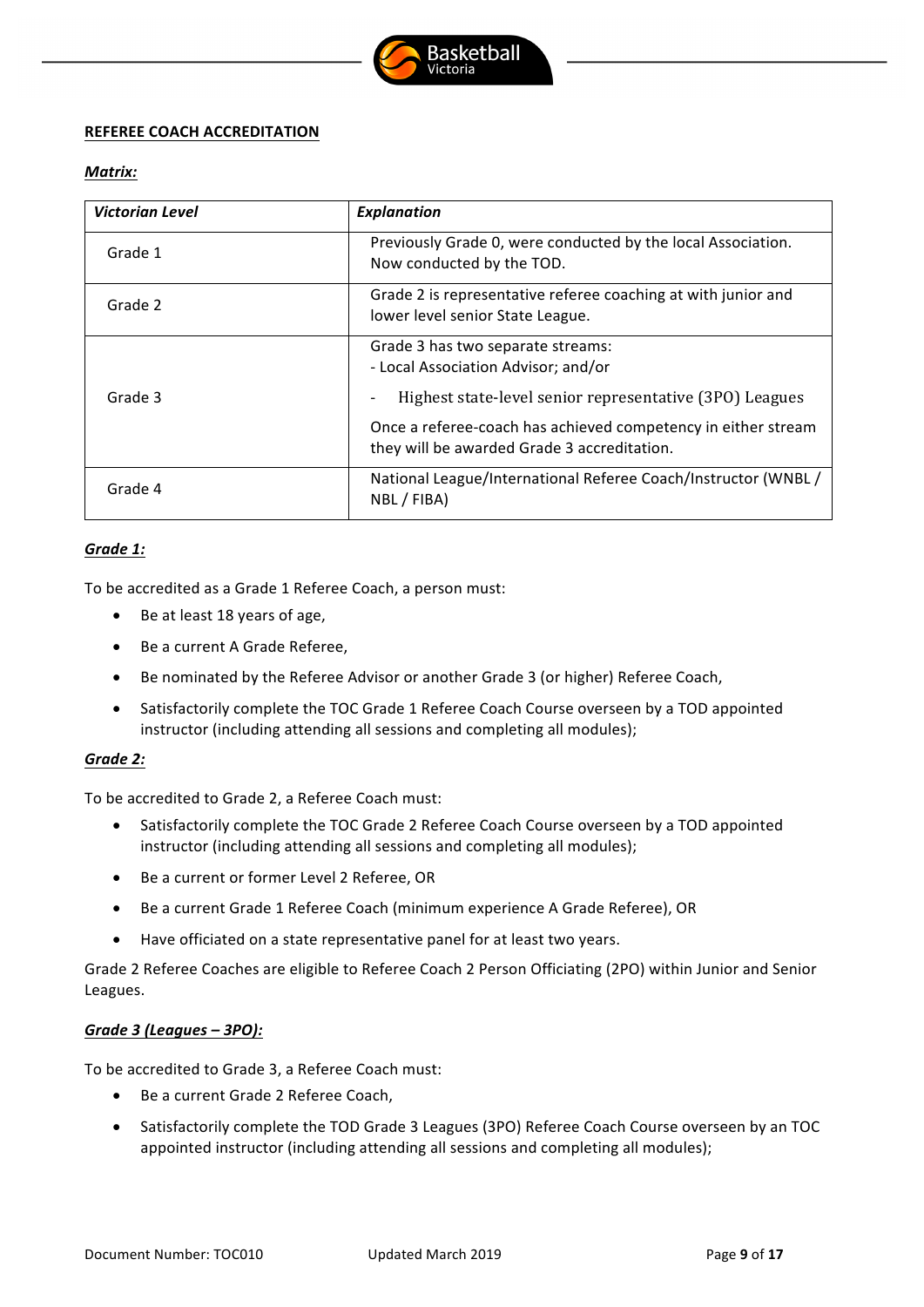

Grade 3 Leagues (3PO) Referee Coaches are eligible to Referee Coach 3 Person Officiating (3PO) within appropriate Senior Leagues.

# *Grade 3 (Advisor):*

To be accredited to Grade 3, a Referee Coach must:

- Be a current Grade 2 Referee Coach, and
- Satisfactorily complete the BV Grade 3 Advisor Referee Coach Course overseen by a TOD appointed instructor (including attending all sessions and completing all modules);

# *Grade 4:*

To be accredited to Grade 4 Referee Coach, a Referee Coach must:

- Be appointed to referee coach at a National Level (NBL / WNBL), or
- Be selected to and achieve competency at FIBA referee-instructor courses; or
- Be appointed to referee coach at FIBA events; or
- Be recognised at an equivalent level; of competency to the satisfaction of the TOC.

#### *Reaccreditation Process:*

All Referee Coaches must, annually:

- Gain at least 80% pass in a theory examination approved by the TOD; and
- Gain the necessary reaccreditation points specified herein.

A points system is used to gain reaccreditation. Completing a TOD-approved Referee Coach Course accredits a Referee-Coach for the remainder of that calendar year and for the following calendar year. In the subsequent year, the Referee-Coach must accumulate points for the year after.

This is can be achieved by a completing activities in both of two areas:

- Practical Referee Coaching; and
- Identified Coaching Activities.

Practical Referee Coaching areas:

- Domestic Referee Coaching (1pt);
- TOD-Approved Basketball Victoria Country Event (1pt);
- TOD-Approved Tournament (1pt);
- BV League Game (2pts).

Identified Coaching Activity areas:

- Local Association Advisor (3pts);
- Local Association Assistant Advisor (2pts);
- Referee-Mentoring Role (maximum 2pts per year);
- Presenting (or assisting) in a workshop session (2pts);
- Appointed to a National or International event (2pts);
- BV Development Events (e.g. SCC, BVC Country Champs & Showcase) (2pts);
- Creating education and training resource material (2pts);
- Conducting a TOD-Approved-League or Competition information session (2pts);
- Attending an education workshop (2pts);
- Attending a Referee Advisor / Coach meetings (2pts).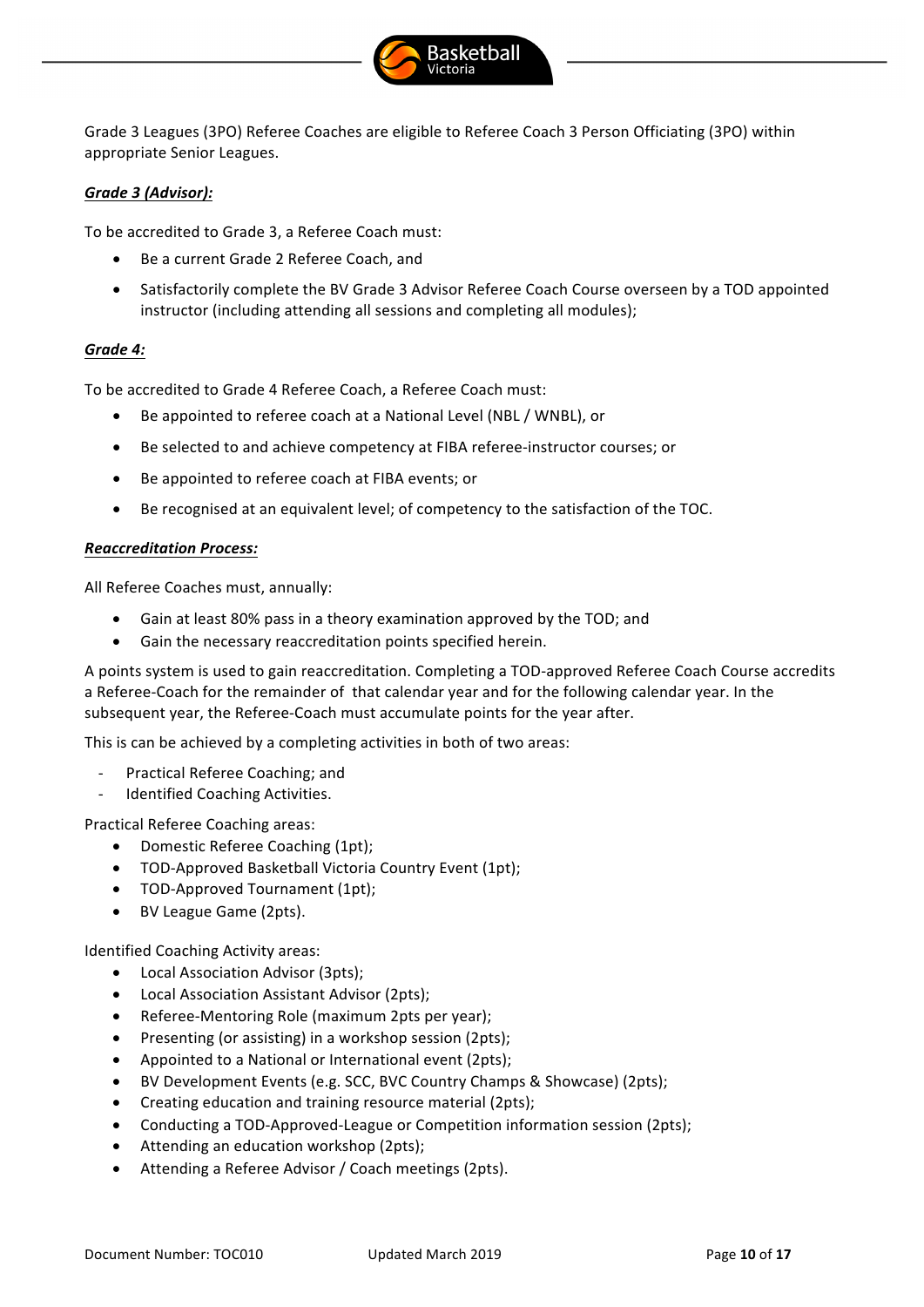

| <b>Referee Coach Level</b> | <b>Practical Referee</b><br>Coaching                      | <b>Identified Coaching</b><br><b>Activities</b> | <b>Total Points Required</b> |
|----------------------------|-----------------------------------------------------------|-------------------------------------------------|------------------------------|
| Grade 1                    | At least 15 pts                                           | At least 5 pts                                  | 20                           |
| Grade 2                    | At least 15 pts                                           | At least 5 pts                                  | 20                           |
| Grade 3                    | At least 20 pts                                           | At least 10 pts                                 | 30                           |
| Grade 4                    | At least 20 pts<br>National/International<br>appointments | At least 10 pts                                 | 30                           |

#### **Registering points:**

A TOD-approved online form is to be used to register the relevant points. VBRA Branches and/or local basketball associations can register the points for their Referee Coaches.

If a Referee Coach does not update their re-accreditation within the specified period, they will cease to be an accredited Referee Coach unless they do either of the following;

- Repeat the appropriate Grade Accreditation course; or
- Provide, and have accepted, a detailed submission to the TOC for dispensation from the reaccreditation requirements.

#### *RETIRED LEAGUES REFEREE COACHES:*

Where a Referee Coach of Grade 2 or higher retires from all leagues or representative competitions, they may hold their final accreditation level in retirement if:

• The Referee Coach held that level for five (5) consecutive years for Grade 2, or three (3) consecutive years for higher levels, immediately before retirement;

#### **RELATED DOCUMENTS:**

- Attachment 1 Specific Accreditation for Country Referees
- Attachment 2 Score Table Officials Accreditation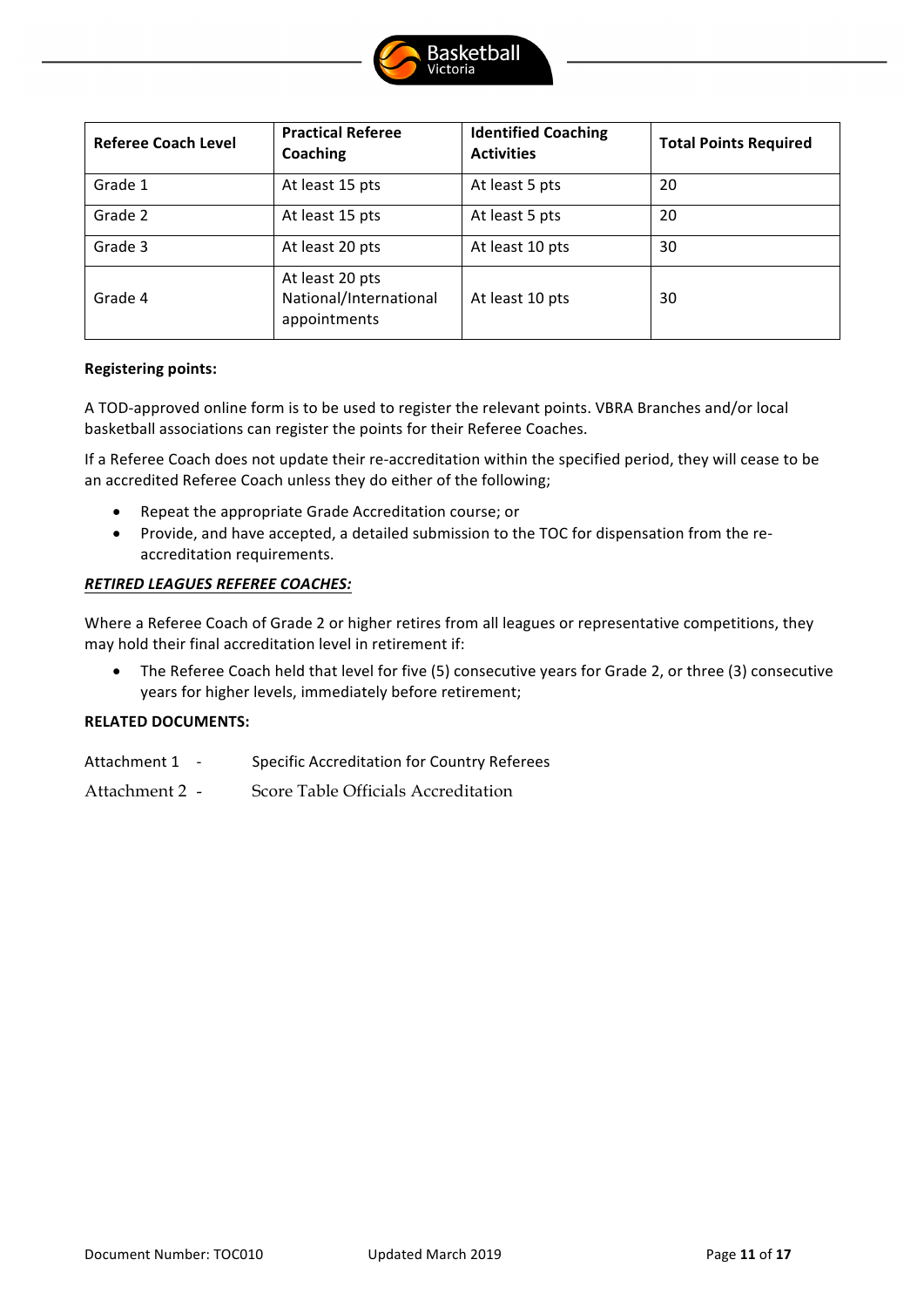

# **ATTACHMENT 1 SPECIFIC ACCREDITATION FOR COUNTRY REFEREES**

This document will cover the differing accreditation points for Technical Officials within Country Victoria.

The need for specific explanation for Country Victorian Referees are for the following reasons:

- The affiliated association may not have the accredited Referee Coach / Advisor to conduct relevant courses and information.
- The pathway is via annual Country Championships (tournaments) rather than weekly home and away competitions which gives educators more opportunities to assess the officials.
- Where Country Victorian Associations have the relevant accredited Referee Coaches.

# **Grading of Referees**

Courses conducted within affiliated associations must be held by accredited Referee Coaches (Grade 2 or above) from neighbouring associations or TOC approved Referee Coaches.

The TOD will up-skill individuals within affiliated associations in Referee Education and Training.

Junior Referee: No alterations to the main document.

*C* Grade: No alterations to the main document.

*B* Grade: No alterations to the main document.

# *A Grade:*

- Approved by the BV Referee Development Officer Country, or an appropriately accredited Referee Coach of Grade 3 or above and invited to grade association referees.
- Approval must be given by the Home affiliated association.
- Capable of handling the top level of basketball played at the local affiliated association/s (or nearby association, where the standard is more suitable for A Grade);
- Be experienced and respected within the association.

# *Level 1:*

- The Referee must be nominated for, and observed at either;
	- o Country Basketball League (CBL), OR
	- $\circ$  Victorian Junior Basketball League (MUVJBL)

#### *Level 2:*

• Practical assessment to be taken from Country Basketball League games.

**Level 3:** No alterations to the main document.

# **Local Association Referee Coordinators / Supervisors**

Each year, all affiliated associations with Basketball Victoria (Country) shall nominate a Referee Coordinator for that year. Information to be forwarded to the Referee Development Officer – Country.

Referee Coordinators may be those individuals who have referee accreditation but do not possess a Referee Coach accreditation, provided that they have possess a strong commitment to in referees support within their local Association.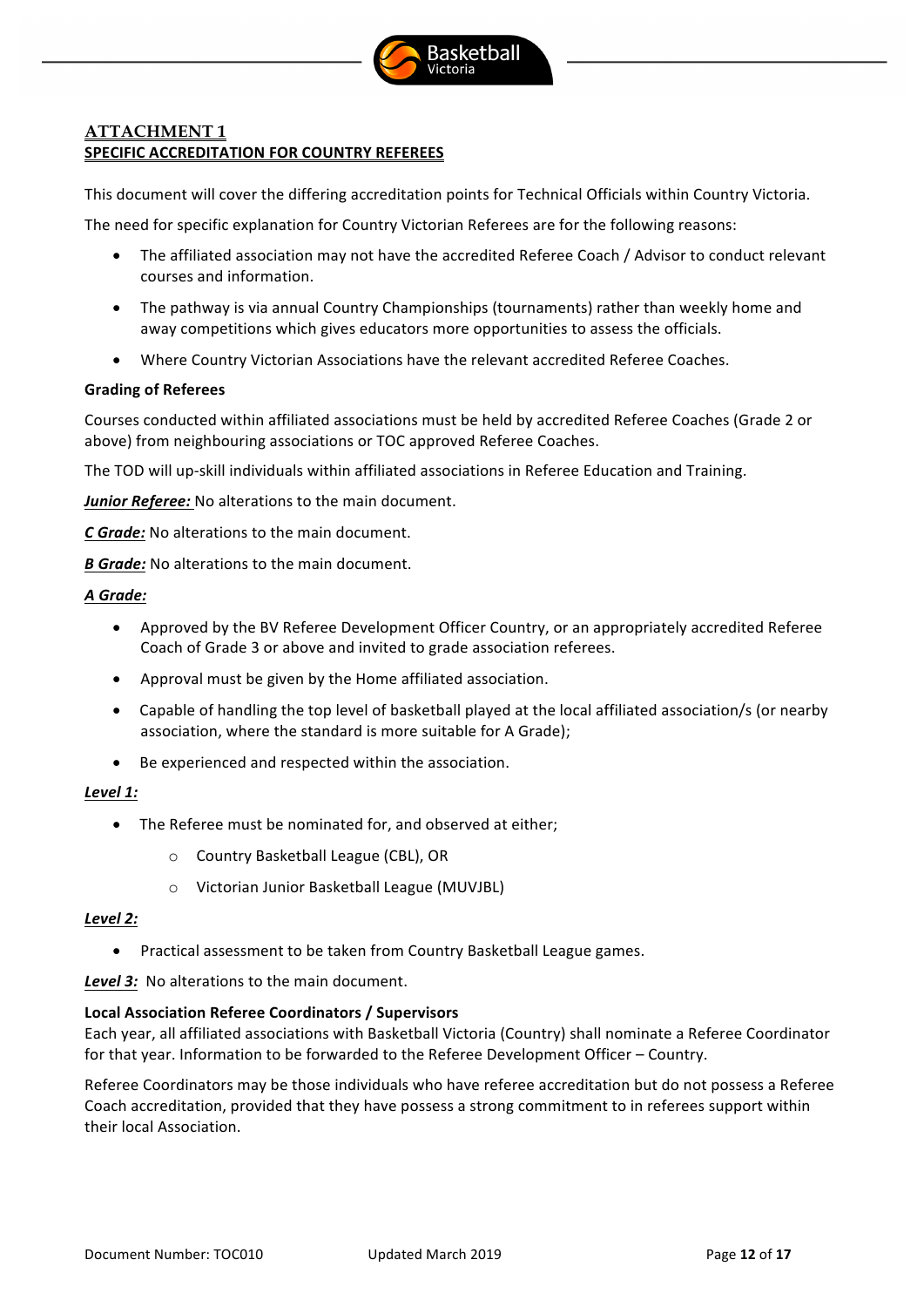

Due to the varying sizes and different operational aspects of Associations in Basketball Victoria Country, there may be a need for an affiliated association to directly develop a role/position description directly with an individual as a prospective Referee Advisor or Referee Coordinator.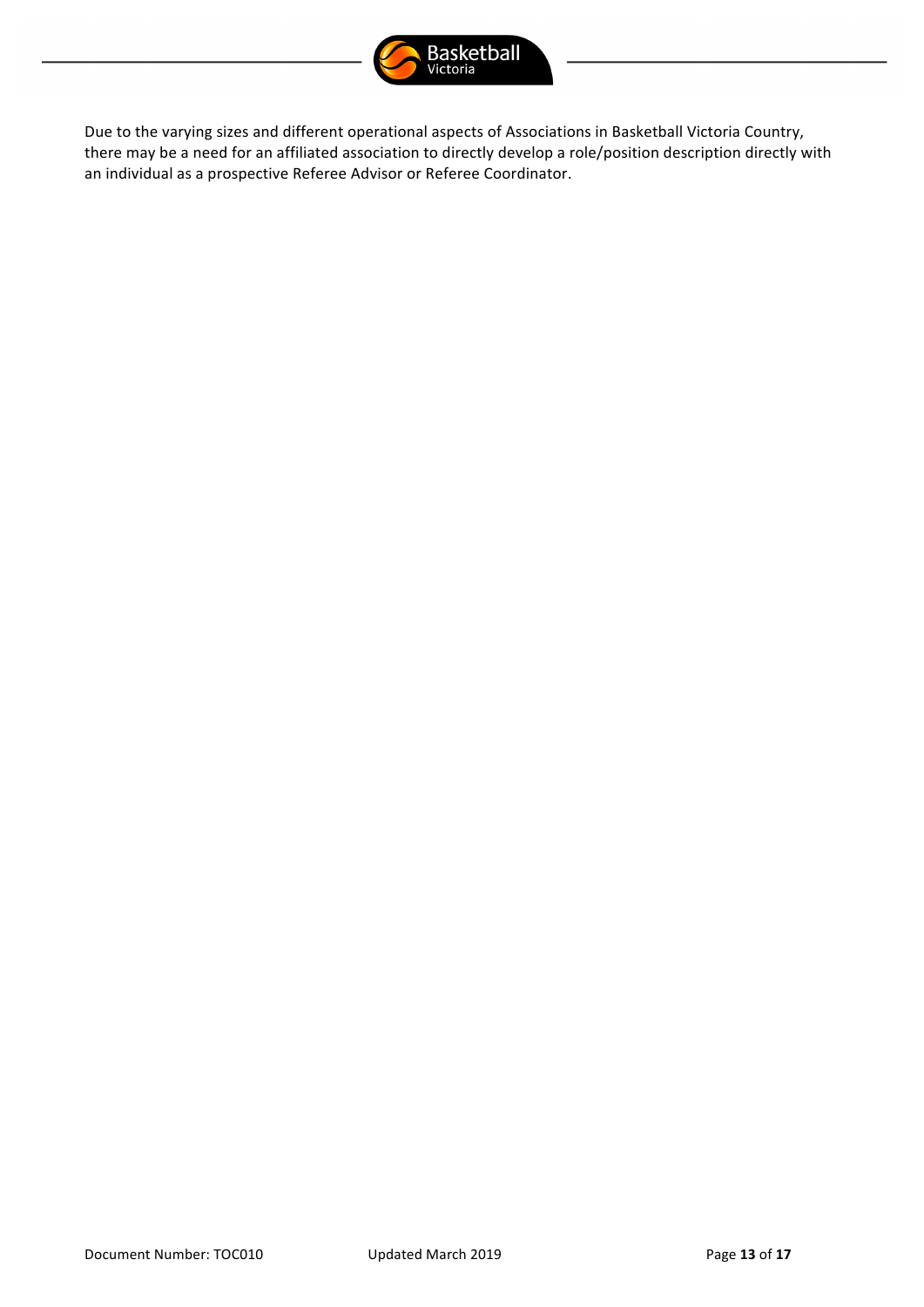

# SCORETABLE OFFICIALS ACCREDITATION

To maintain their standards, all Scoretable Officials must work regularly and take note of evaluations. Reaccreditation in new Rules cycle will require Scoretable Officials to attend designated Workshops/Clinics.

#### LEVEL ONE

- 1. Scoretable Officials qualify through local Associations to control local competition, plus Junior State Championship.
- 2. Scoretable Officials must be competent on the Scoresheet as an Assistant Scorer and as a timer on the Game Clock.
- 3. Scoretable Officials must attend a Level 1 Course held by a BV Accredited Educator. There will be an open book exam with a 86% pass mark.
- 4. Scoretable Officials must be Level One for six (6) months before progressing to Level Two.

#### LEVEL TWO

- 1. Scoretable Officials qualify through the relevant State/Territory Body to control Level One Men and Women.
- 2. To qualify to work at this level the Official must have passed Level One or demonstrate prior knowledge of Level One standard.
- 3. Before being accredited for Level Two in any position the Official must attempt a closed book exam and achieve a mark of above 76%. To qualify for Level Two for any position, the Officials must be evaluated twice at that position.
- 4. Level Two Chairperson must be Level Two at all positions.
- 5. Uniform is required to be worn from this Level.

# LEVEL THREE

- 1. Scoretable Officials qualify through the relevant State/Territory Body to work at NBL, WNBL and the next highest standard below these in that particular State or Territory.
- 2. Before being accredited for Level Three in any position the Score table Official must attempt an Open Book Theory Exam and achieve above a 86% mark
- 3. To qualify at this Level the Official must be Level Two at that position and must work at the Level Three standard and be evaluated twice in that position.
- 4. Level Three Chairperson must be Level Three at all positions. Scoretable Officials must spend a minimum of 12 months in Level Three with a regular pattern of work before being invited to join the Level Four program.

#### LEVEL FOUR

- 1. A Level Four accreditation will be awarded to Scoretable Officials who perform satisfactorily at fully sanctioned International events of at least three (3) days duration.
- 2. Scoretable Officials must be evaluated on a minimum of two (2) games in each position by a Basketball Australia recognised Scoretable Official.
- 3. Level Four Officials must attend all nominated Workshops/Clinics.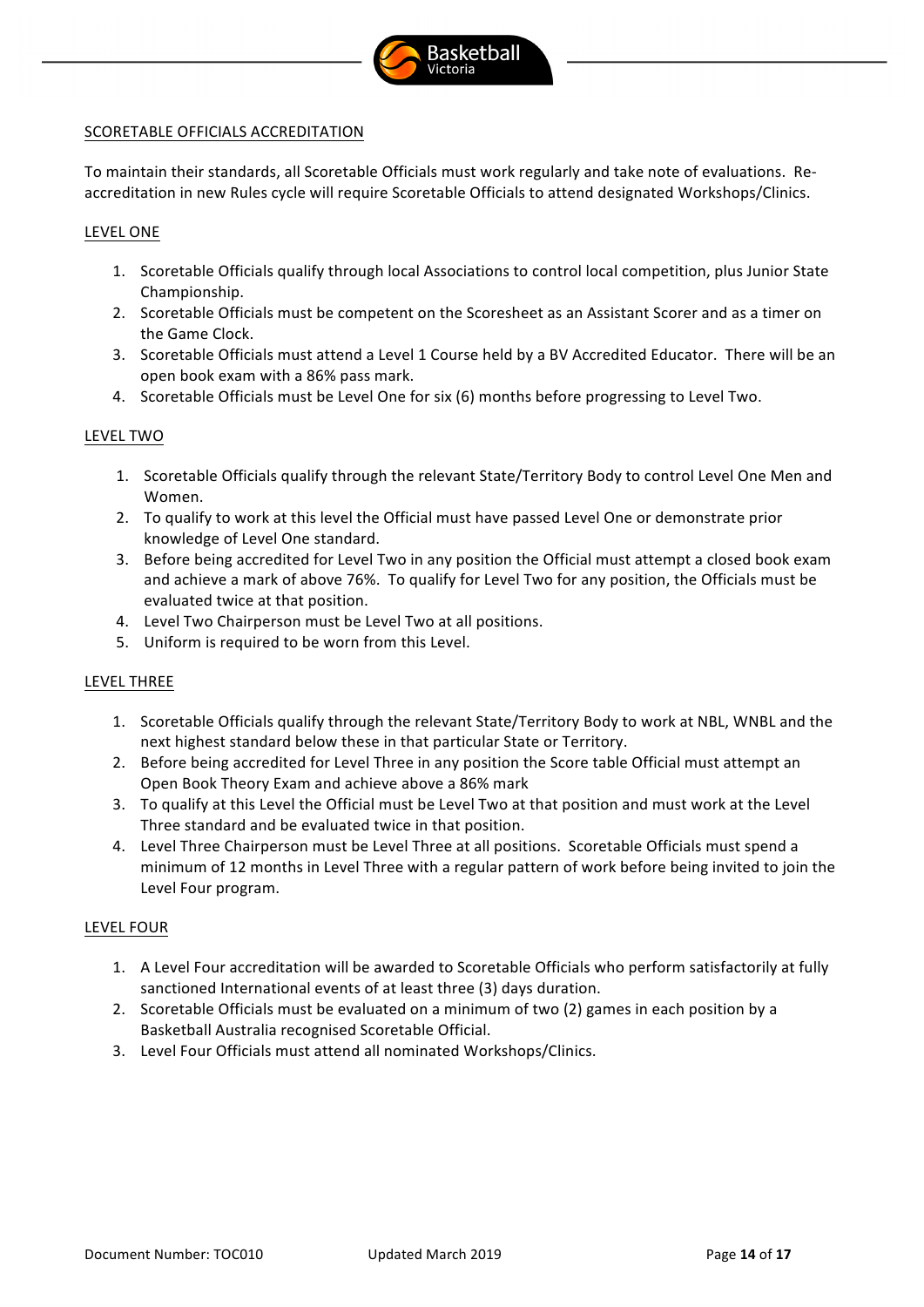

# SCORETABLE EDUCATORS ACCREDITATION

#### LEVEL ONE

- 1. Minimum Level 2 Scoretable Chairperson and/or person approved by the State/Territory Scoretable Association.
- 2. To conduct courses at club, association, regional levels.
- 3. Authority reviewed annually by appropriate State/Territory Scoretable Association.
- 4. To become a Level 1 Educator the Scoretable Official must show an ability to communicate with Scoretable Officials in their role as a Scoretable Coach. They must have an exceptional grasp of the rules. They must work with a Level 2 Educator for at least one (1) Level 1 course, and then be evaluated as a Level 1 Educator.

#### LEVEL TWO

- 1. Minimum of Level 3 Scoretable Chairperson and/or person approved by the State/Territory Scoretable Association.
- 2. To conduct courses at Regional or State/Territory levels.
- 3. Authority reviewed annually by appropriate State/Territory Scoretable Association.
- 4. To become a Level 2 Educator the Scoretable Official must have conducted at least three (3) Level 1 courses with either the Head Educator or their nominated representative present at the third course.

#### LEVEL THREE

Recommended by State/Territory Scoretable, authority approved by Basketball Australia Technical Officials Commission and National Scoretable Committee.

A Level 3 Educator must have conducted both Level 1 and Level 2 courses. Their knowledge of the Rules must be extensive with the ability to answer questions or know how to research the answers. They must be evaluated at their first Level 3 course.

#### LEVEL FOUR

Approved by Basketball Australia Technical Officials Commission and National Committee or delegated authority.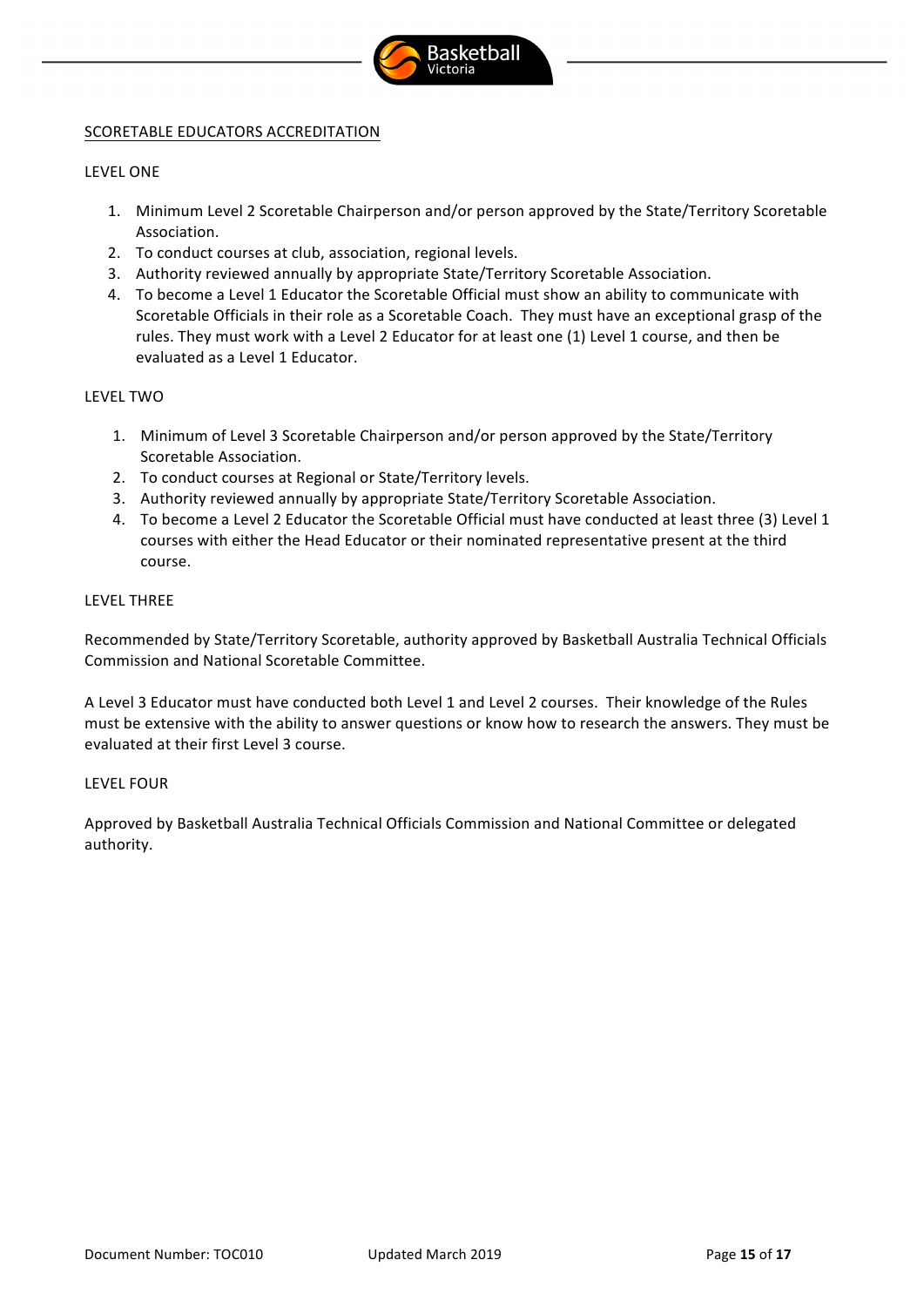

# SCORETABLE COACH ACCREDITATION

#### LEVEL ONE

- 1. Must be a minimum Level 2 Scoretable Chairperson and/or person approved by the State/Territory Score table Association.
- 2. General overview of performance and proficiency in scoresheet, clock and visuals.
- 3. Evaluation at junior regional domestic championship events.
- 4. To become a Level 1 Coach the applicant must attend six games with qualified Scoretable Coaches. They must spend the first two (2) games learning the procedures then progress to writing up and sending the evaluations to the Association Convenors.

#### LEVEL TWO

- 1. Must be a minimum of Level 3 Scoretable Chairperson and/or person approved by the State/Territory Scoretable Association.
- 2. Specific evaluation of all Scoretable positions using a Bunn Sheet.
- 3. Written reports to appropriate State/Territory Scoretable Association.
- 4. Evaluations conducted on regional senior state events.

#### LEVEL THREE

- 1. Persons recommended by State/Territory Scoretable Association approved by Basketball Australia Technical Officials Commission and National Scoretable Committee.
- 2. Evaluations on National Championships, NBL, WNBL and ABA or the next highest standard in that particular State or Territory below the National leagues.
- 3. Specific evaluations on all Scoretable positions using a Bunn Sheet.
- 4. Written reports to appropriate State/Territory Scoretable Association.

# LEVEL FOUR

Approved by Basketball Australia Technical Officials Commission and National Scoretable Committee or delegated authority.